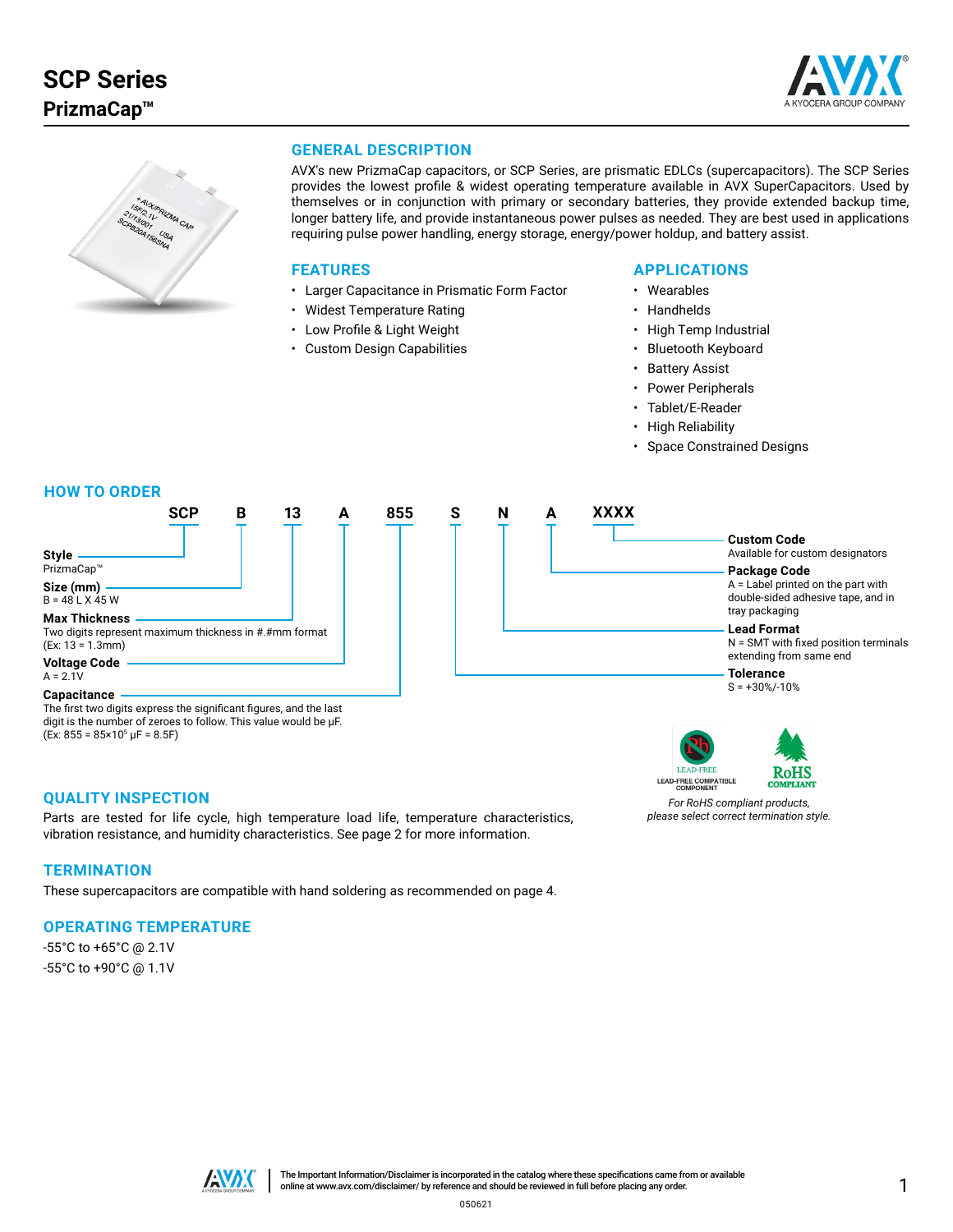

# **RATINGS & PART NUMBER REFERENCE**

| <b>AVX Part Number</b> | Length<br>(mm) | <b>Width</b><br>(mm) | Max<br><b>Thickness</b><br>(mm) | Rated<br>  Capacitance  <br>(F) | Capacitance<br><b>Tolerance</b> | Rated<br><b>Voltage</b><br>$(\mathsf{V})$ | <b>Rated</b><br>Temp.<br>(°C) | <b>DCL</b><br>Max @ $72$<br>$Hrs(\mu A)$ | <b>ESR Max @</b><br>1 kHz (mΩ) | <b>ESR Max</b><br>@DC<br>(mΩ) | Peak<br><b>Current</b><br>(A) | <b>Power</b><br><b>Density</b><br>(W/kg) | Max<br><b>Energy</b><br>(Wh) | Energy<br><b>Density</b><br>(Wh/kg) |
|------------------------|----------------|----------------------|---------------------------------|---------------------------------|---------------------------------|-------------------------------------------|-------------------------------|------------------------------------------|--------------------------------|-------------------------------|-------------------------------|------------------------------------------|------------------------------|-------------------------------------|
| SCPB08A355SNA          | 48             | 45                   | 0.8                             | 3.5                             | +30%/-10%                       | $2.1/1.1*$                                | 65/90*                        | 50                                       | 110                            | 200                           | 2.16                          | 1413                                     | 0.002 <sup>2</sup>           | 1.14                                |
| SCPB13A855SNA          | 48             | 45                   | $\overline{1.3}$                | 8.5                             | +30%/-10%                       | $2.1/1.1*$                                | $65/90*$                      | 80                                       | 50                             | 80                            | 5.31                          | 2380                                     | 0.0052                       | 1.87                                |
| SCPB20A156SNA          | 48             | 45                   | 2.0                             | 15                              | +30%/-10%                       | 2.1/1                                     | 65/90*                        | 110                                      | 30                             | 55                            | 8.63                          | 2582                                     | 0.0092                       | 2.43                                |

\*with appropriate voltage derating operating temperature can be extended to 90°C

# **QUALIFICATION TEST SUMMARY**

| <b>Test</b>                                                    | <b>Test Method</b>                                                                                                       | <b>Parameter</b>                               | <b>Limits</b>                                                            |  |
|----------------------------------------------------------------|--------------------------------------------------------------------------------------------------------------------------|------------------------------------------------|--------------------------------------------------------------------------|--|
| <b>Life Cycle</b>                                              | Capacitors are cycled between rated voltage and half-rated<br>voltage under constant current at +25°C for 500,000 cycles | Capacitance Change<br><b>ESR</b><br>Appearance | $\leq$ 30% of spec value<br>≤200% of spec value<br>No remarkable defects |  |
| <b>High Temperature</b><br><b>Load Life</b>                    | Temperature: +65°C<br>Voltage: Rated Voltage<br>Test Duration: 2,000 hours                                               | Capacitance Change<br><b>ESR</b><br>Appearance | ≤30% of spec value<br>≤200% of spec value<br>No remarkable defects       |  |
| <b>Storage</b><br><b>Temperature</b><br><b>Characteristics</b> | Storage Duration: 1 year<br>No Load<br>Temperature: +25°C                                                                | Capacitance Change<br><b>ESR</b><br>Appearance | ≤30% of spec value<br>≤200% of spec value<br>No remarkable defects       |  |
| <b>Vibration</b><br><b>Resistance</b>                          | Amplitude: 1.5mm<br>Frequency: $10 \sim 55$ Hz<br>Direction: X, Y, Z for 2 hours each                                    | Capacitance Change<br><b>ESR</b><br>Appearance | ≤30% of spec value<br>≤200% of spec value<br>No remarkable defects       |  |
| <b>Humidity</b>                                                | Voltage: Rated Voltage<br>RH: 90%<br>Temperature: +60°C<br>Test Duration: 1.000 hours                                    | Capacitance Change<br><b>ESR</b><br>Appearance | ≤30% of spec value<br>≤200% of spec value<br>No remarkable defects       |  |

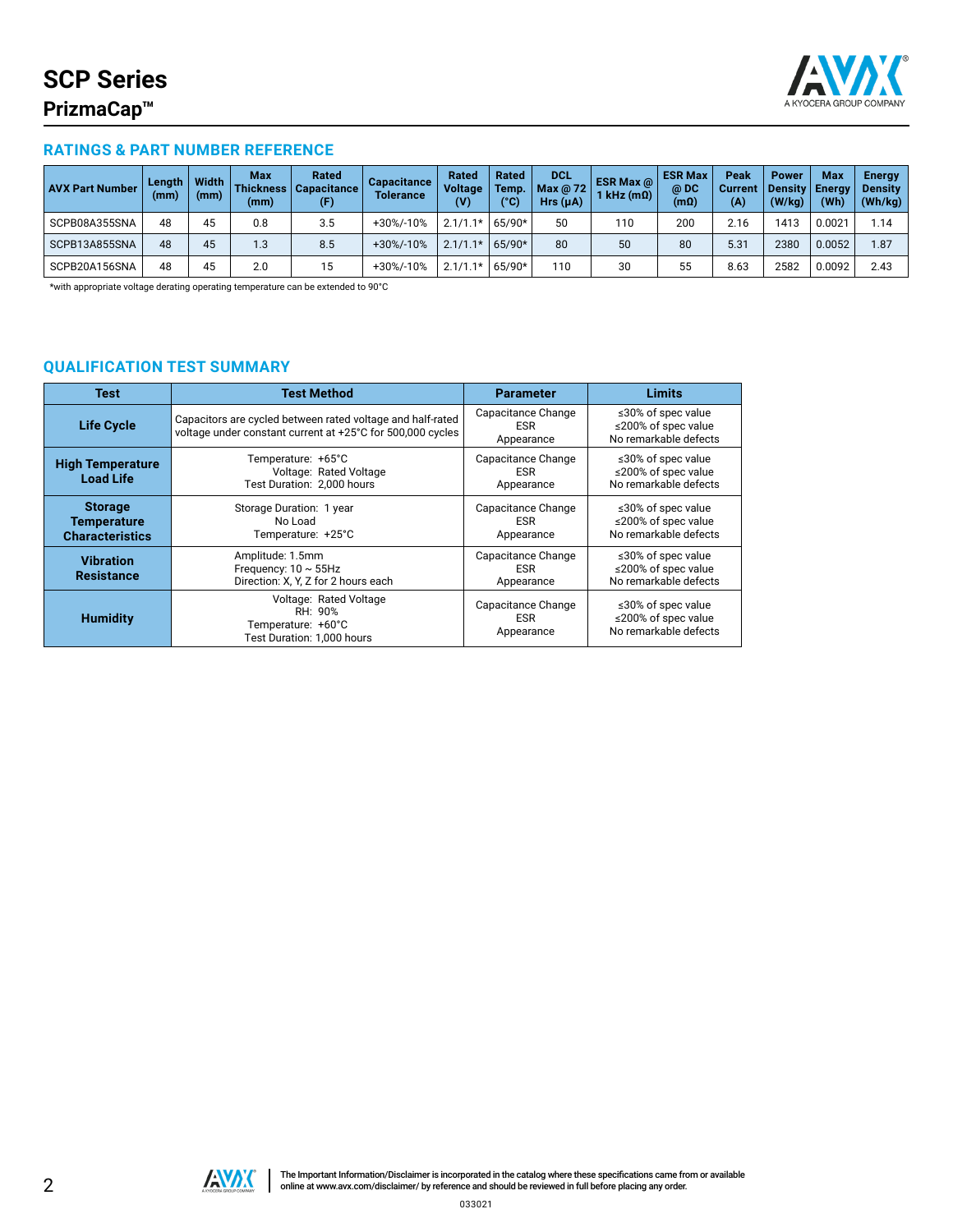

# **ELECTRICAL PROPERTIES VS. TEMPERATURE**





3 The Important Information/Disclaimer is incorporated in the catalog where these specifications came from or available online at [www.avx.com/disclaimer/](http://www.avx.com/resources/catalogs/datasheet-catalog-disclaimer/) by reference and should be reviewed in full before placing any order.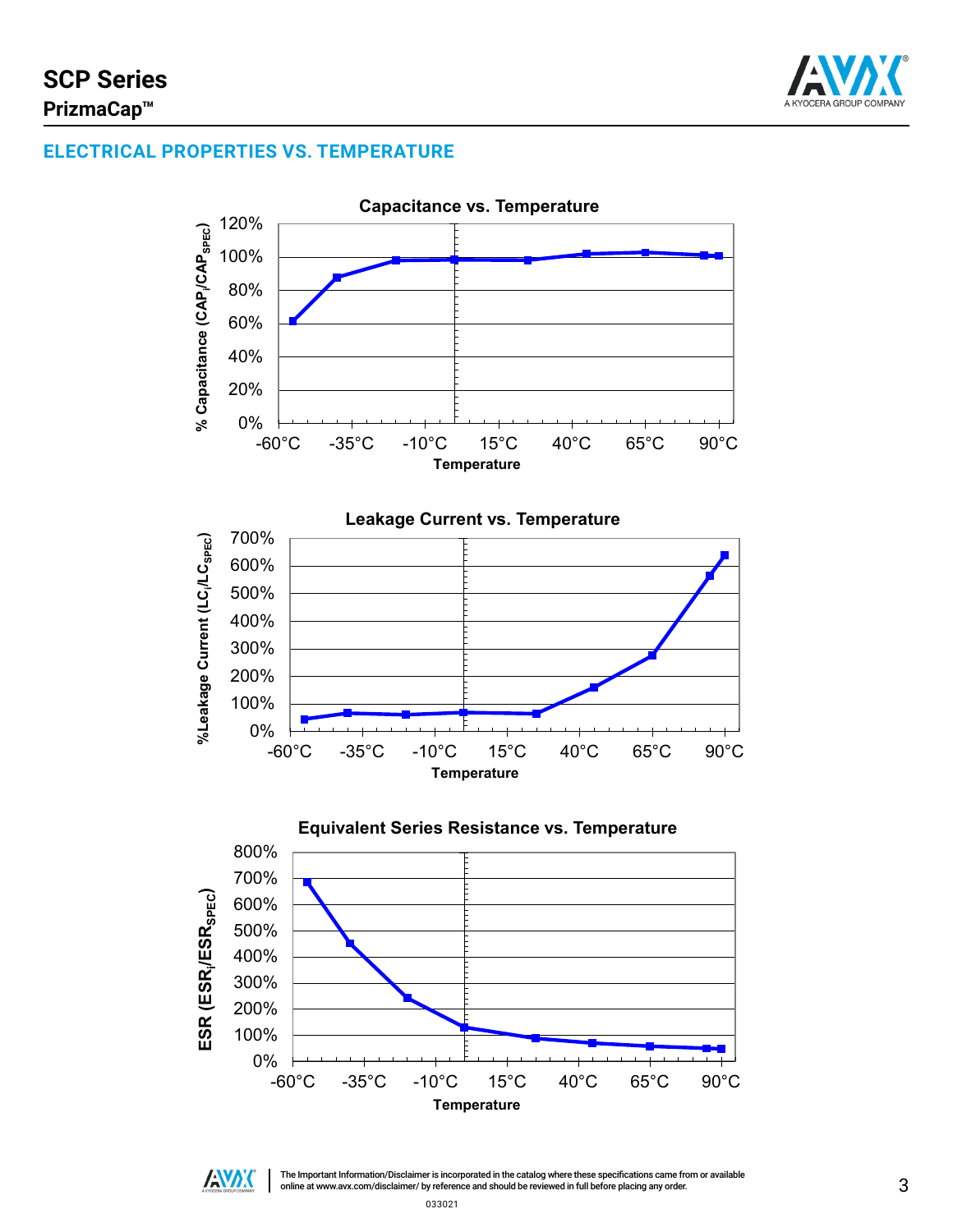# **SCP Series PrizmaCap™**



# **MECHANICAL SPECIFICATIONS**



Note: When the supercapacitor is used under stressed conditions, it is expected to see some expansion of the supercapacitor. Expansion of the supercapacitor will not affect lifetime or performance.

### **SOLDERING RECOMMENDATIONS**

PrizmaCap products can be mounted on PCBs either by hand soldering or use of a solder iron robot which selectively heats only the capacitor terminals. IR reflow or wave soldering may not be used. The soldering iron must never come in contact with the body of the capacitor. Temperatures and times above those recommended can cause damage to the body of the capacitor and potentially damaging the electrical properties.

### **HAND SOLDERING**

Keep some distance between the supercapacitor body and the tip of the soldering iron; contact between supercapacitor body and soldering iron will cause extensive damage to the supercapacitor. It is recommended that the soldering iron temperature should be less than 350°C, and contact time should be limited to no more than 4 seconds. Too much exposure to terminal heat during soldering can cause heat to transfer to the body of the supercapacitor, potentially damaging the supercapacitor.

| Equipment:                    | Temperature controlled 100W general purpose soldering iron        |  |  |  |  |
|-------------------------------|-------------------------------------------------------------------|--|--|--|--|
| <b>Lead Containing Solder</b> |                                                                   |  |  |  |  |
| Solder Type:                  | Sn63/Pb37 (MP~183°C)                                              |  |  |  |  |
|                               | <b>Temperature:</b> $ 260^{\circ}$ C (+50°C / - 50°C)             |  |  |  |  |
|                               | <b>Time:</b> 2 seconds to 5 seconds maximum                       |  |  |  |  |
| <b>Lead Free Solder</b>       |                                                                   |  |  |  |  |
| <b>Solder Type:</b>           | Sn96.5/Ag3.5 or Sn96.5/Ag3/Cu0.5 or Sn95.5/Ag3.8/Cu0.7 (MP~220°C) |  |  |  |  |
| Temperature:                  | $300^{\circ}$ C (+50°C / - 50°C)                                  |  |  |  |  |
| Time: I                       | 2 seconds to 5 seconds maximum                                    |  |  |  |  |

Note: Use shortest possible time to minimize heat transfer into the PrizmaCap.

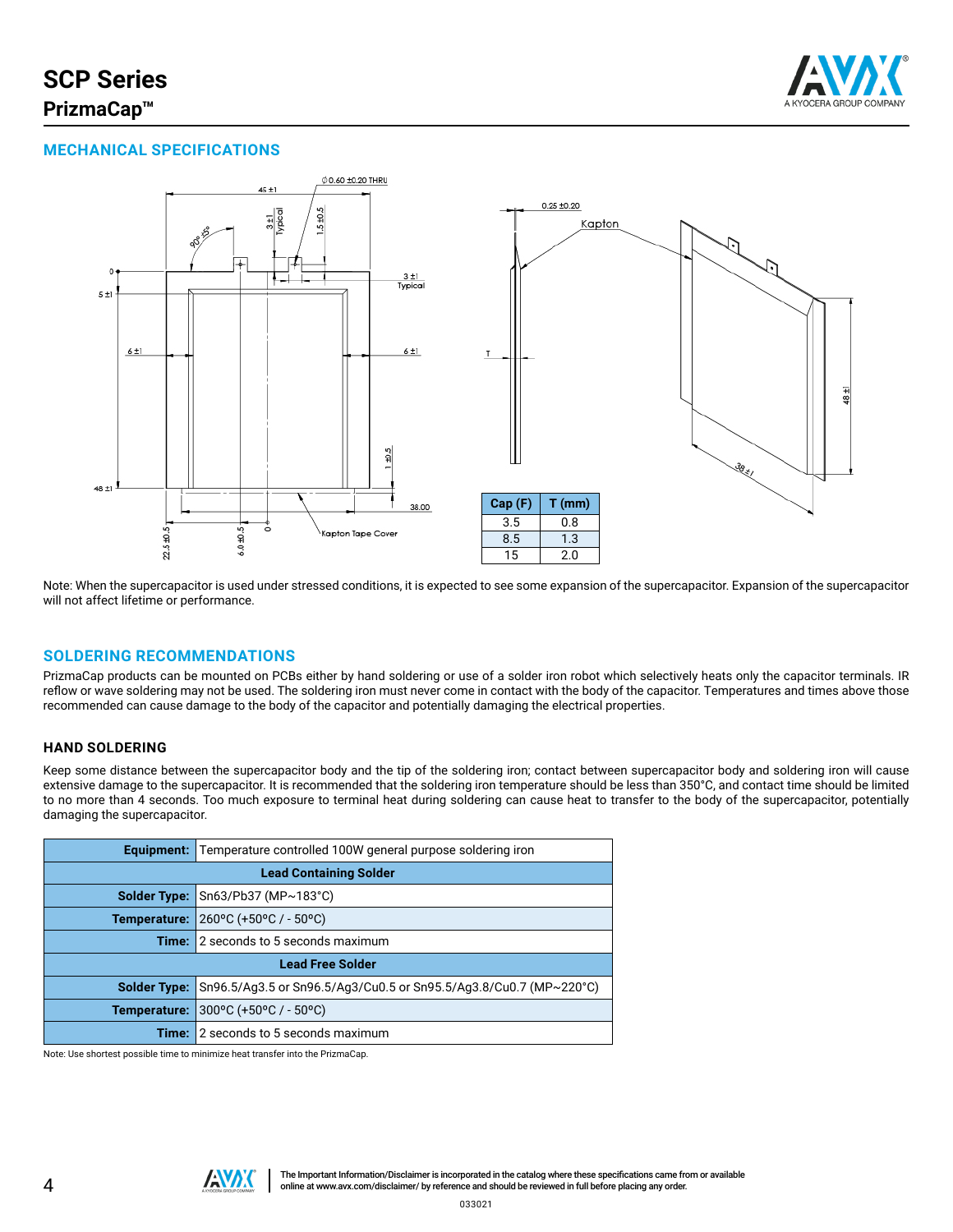

# **TEST METHODS**

## **IEC CAPACITANCE TEST METHOD 62391-1**

Capacitance is measured using a sourcemeter (Keithley 2400 for example). Alternately, a power supply and load may be used, but accuracy can be compromised. Procedure:

- Charge capacitor to Rated Voltage at room temperature
- Continue charging at Constant Voltage for 30 minutes
- Remove the charge and allow 10 seconds for the capacitor to stabilize
- Discharge cells with a constant current, I (mA) determined by 4 x CR x VR
- At 80%VR record (V1, t1) and at 40% VR record (V2, t2 )
	- I 4 x CR x VR (mA)
	- V1 Start Voltage, 80% VR (Volts)
	- V2 End Voltage, 40% VR (Volts)
	- t1 Start Time (sec.)
	- t2 End Time (sec.)

Calculate Capacitance in Farads (using I in Amps.). Capacitance – C =  $1 \times (11 - 12)/(V1 - V2)$  (Farads)



*Figure 1; Constant current discharge method for capacitance, and V3 voltage drop for DCESR.*

### **AC ESR MEASUREMENT**

ACESR is measured using an LCR Meter and a Kelvin connection Procedure:

- Measure at frequency of 1000 Hz
- Signal level of 1,000mV
- Record series resistance, Rs (Ohms)

### **DC ESR MEASUREMENT**

DCESR can be calculated from figure 1, where RDC = V3/I Procedure:

• To determine V3, use a straight-line approximation of the two voltage versus time curves and determine the intersection of the lines (shown in the magnified figure).

Accuracy can be increased by using a high data acquisition rate.

Alternately, DCESR is measured using an LCR Meter and a Kelvin connection. Procedure:

- Measure at frequency of 20 Hz
- Signal level of 1,000mV
- Record DC series resistance, RDC (Ohms)

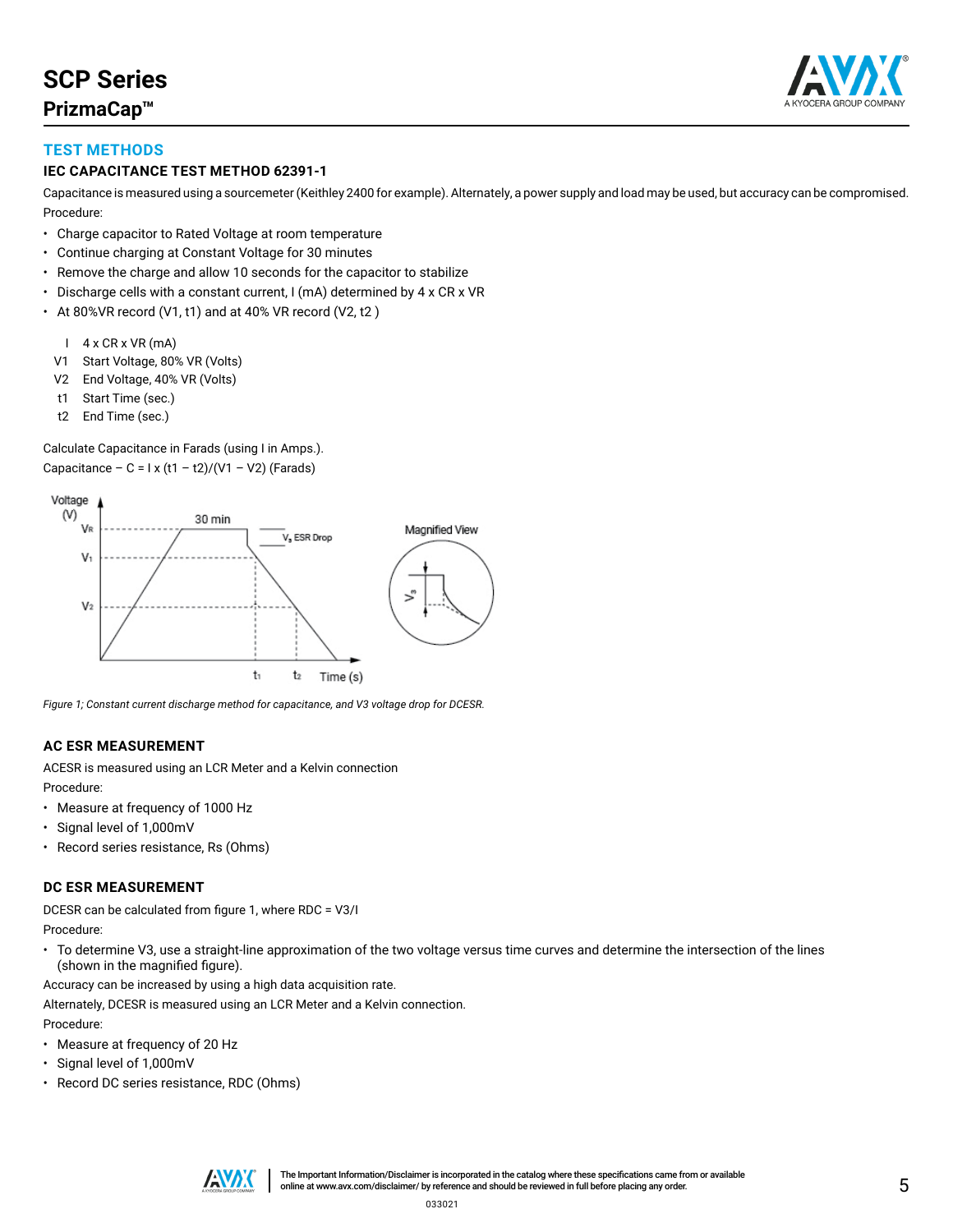# **SCP Series PrizmaCap™**



# **TEST METHODS**

## **MAXIMUM OPERATING CURRENT**

• This is the maximum current when capacitor temperature rise of the capacitor during its operation is less than 15°C

## **MAXIMUM PEAK CURRENT**

• This is the maximum current in less than 1 sec

### **WATT DENSITY**

• Watt Density =  $(0.12*V<sup>2</sup> / RDC) / mass$ 

## **ENERGY DENSITY**

• Energy density =  $(\frac{1}{2}CV^2) / (3600*$ mass)

## **POLARITY / REVERSE VOLTAGE**

For product consistency and optimum performance, it is recommended that the capacitor be connected with polarity indicated. Reversing polarity could result in permanent damage to the circuit including much higher leakage current for a short duration of time and the life time of the supercapacitors will be reduced.

### **LIFE TIME AND TEMPERATURE PERFORMANCE**

The life of a supercapacitor is impacted by a combination of operating voltage and the operating temperature according to the following Time to Failure equation:

t  $\propto V^n \times e^{(-Q/kT)}$ 

where V is the operating voltage, Q is the activation energy in electron volts (eV), k is the Boltzmann constant in eV, and T is the operating temperature in Kelvin (K). Typical values for the voltage exponent, n, is between 2.5-3.5, and Q is between 1.0-1.2 eV in the normal operating temperature range of -40° to 65°C.

The industry standard for supercapacitor end of life is when the equivalent series resistance, ESR, increases to 200% of the specified value and the capacitance drops by 30% from specified value. Typically a supercapacitor shows an initial "jump" in the ESR value and then levels off. If the supercapacitors are exposed to excessive temperatures the ESR will show a continuous degradation (increase). In the extreme case, if the temperature or voltage are substantially higher than the rated specifications, this could result in the part venting and the product showing a faster degradation of capacitance and ESR, which may be many times the specified value.

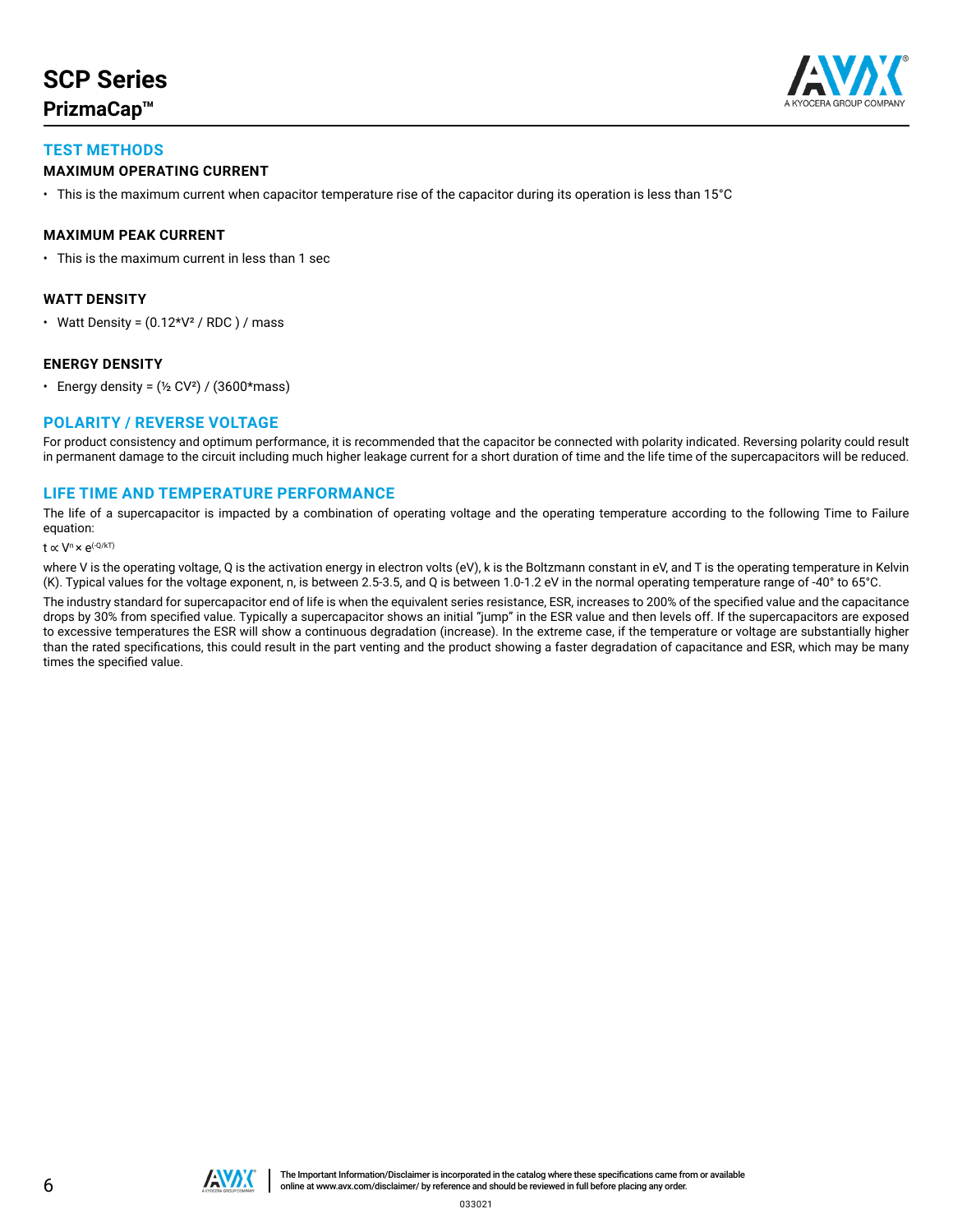

# **LIFE TIME AND TEMPERATURE PERFORMANCE**